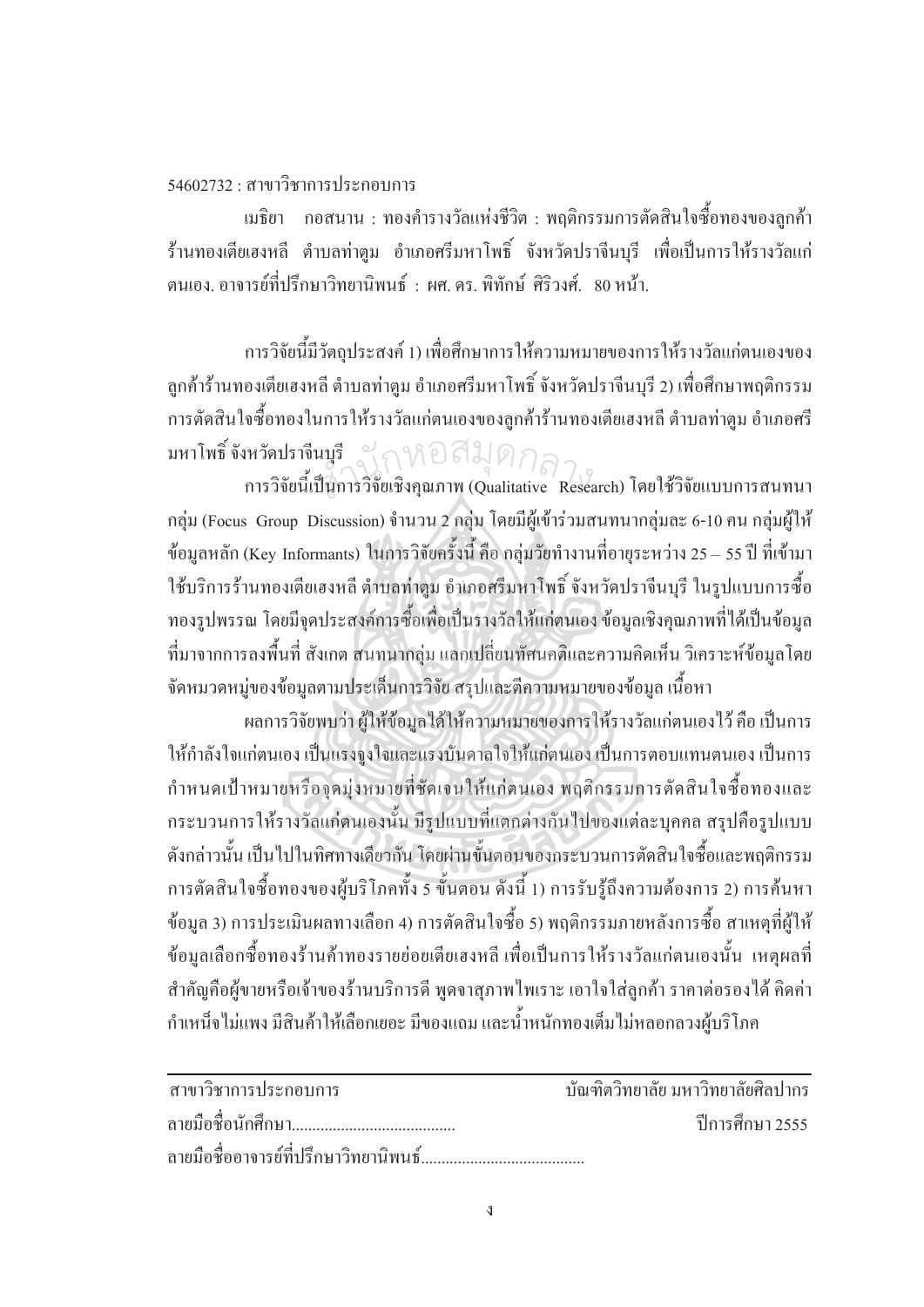## 54602732 : MAJOR : ENTREPRENEURSHIP

 METIYA KORSANAN : GOLDEN LIFE REWARD: BEHAVIORS OF DECISION MAKING ON GOLD PURCHASE OF THE TIA HENG LEE GOLD SHOP'S CUSTOMERS, TA-TOOM SUB-DISTRICT, SRI MAHA PO DISTRICT, PRACHINBURI PROVINCE FOR SELF-REWARDING. THESIS ADVISOR : ASST. PROF. PHITAK SIRIWONG, Ph.D., 80 pp.

 The purposes of this research were to 1) study the given meaning about selfrewarding through the customers of Tia Heng Lee Gold Shop, Ta-Toom Sub-district, Sri Maha Po District, Prachinburi Province. 2) Study the behavior of decision making of gold purchase for self-rewarding of the Tia Heng Lee Gold Shop's customers, Ta-Toom Sub-district, Sri Maha Po District, Prachinburi Province.

 This research was about the qualitative research carried out by focus group discussion method. The group was divided into 2 groups with 6-10 informants per each group. The key informants in this research was the working age group age between  $25 - 55$  years old who came to use the service of Tia Heng Lee Gold Shop, Ta-Toom Sub-district, Sri Maha Po District, Prachinburi Province in the form of gold ornament. The objective of purchase was for the self-rewarding. The qualitative information got was from the site servey, observation, focus group discussion, attitudes and comments exchange. The data was analyzed by organizing the categories according to the points of research, conclusion, and interpretation of contents meanings. the service of Tia Heng Lee Gold Shop,<br>ri Province in the form of gold ornament.<br>The qualitative information got was from

 The research results revealed that the informants gave the meaning of giving selfreward that was about giving moral support through oneself. It was the motivation and inspiration through oneself. This was about the compensation for oneself, determination of goals or the clear objectives to oneself. There were different behaviors of decision making on gold purchase and the self rewarding process in each person. In conclusion, the form was carried out in the same direction by passing through the 5 stages of purchase decision making process and the behaviors of decision making on gold purchase as follows: 1) need perception, 2) information searching, 3) evaluation of alternative results, 4) purchase decision making, 5) after purchase behaviors. The causes that the informants decided to buy the gold of Tia Heng Lee Gold Shop to give self-rewarding was that because the sellers or shopkeeper offered the good service, sweet and polite speeches, customer caring, bargained prices, cheap goldsmith's charge, numerous products, premium, and full weight of gold, and without consumer cheat.

REGEREE

| Program of Entrepreneurship | Graduate School, Silpakorn University |
|-----------------------------|---------------------------------------|
|                             | Academic Year 2012                    |
|                             |                                       |